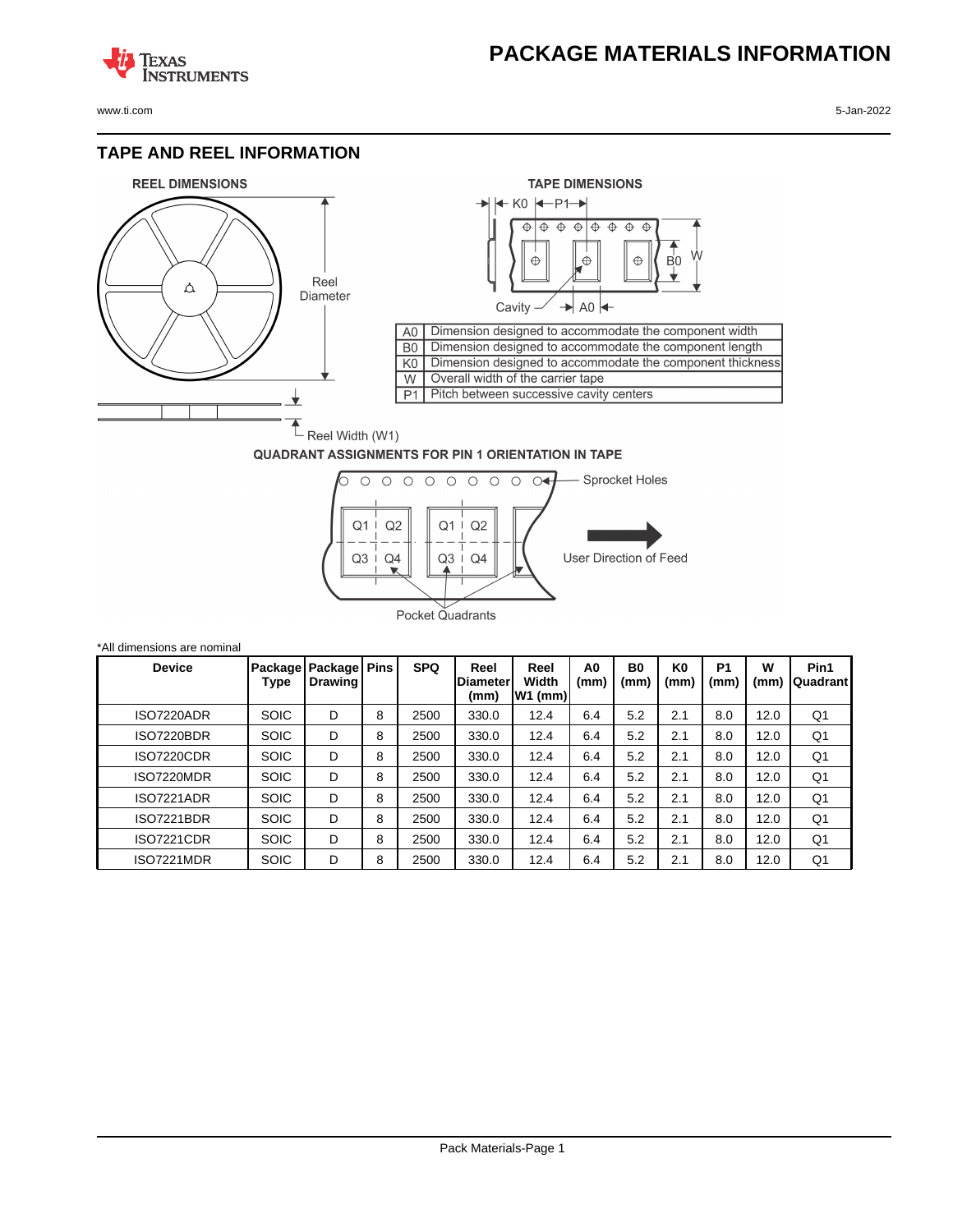

www.ti.com 5-Jan-2022

# **PACKAGE MATERIALS INFORMATION**



| <b>Device</b>     | Package Type | <b>Package Drawing</b> | <b>Pins</b> | <b>SPQ</b> | Length (mm) | Width (mm) | Height (mm) |
|-------------------|--------------|------------------------|-------------|------------|-------------|------------|-------------|
| ISO7220ADR        | <b>SOIC</b>  | D                      | 8           | 2500       | 350.0       | 350.0      | 43.0        |
| <b>ISO7220BDR</b> | <b>SOIC</b>  | D                      | 8           | 2500       | 350.0       | 350.0      | 43.0        |
| <b>ISO7220CDR</b> | <b>SOIC</b>  | D                      | 8           | 2500       | 350.0       | 350.0      | 43.0        |
| ISO7220MDR        | <b>SOIC</b>  | D                      | 8           | 2500       | 350.0       | 350.0      | 43.0        |
| ISO7221ADR        | <b>SOIC</b>  | D                      | 8           | 2500       | 350.0       | 350.0      | 43.0        |
| <b>ISO7221BDR</b> | <b>SOIC</b>  | D                      | 8           | 2500       | 350.0       | 350.0      | 43.0        |
| <b>ISO7221CDR</b> | <b>SOIC</b>  | D                      | 8           | 2500       | 350.0       | 350.0      | 43.0        |
| ISO7221MDR        | <b>SOIC</b>  | D                      | 8           | 2500       | 350.0       | 350.0      | 43.0        |